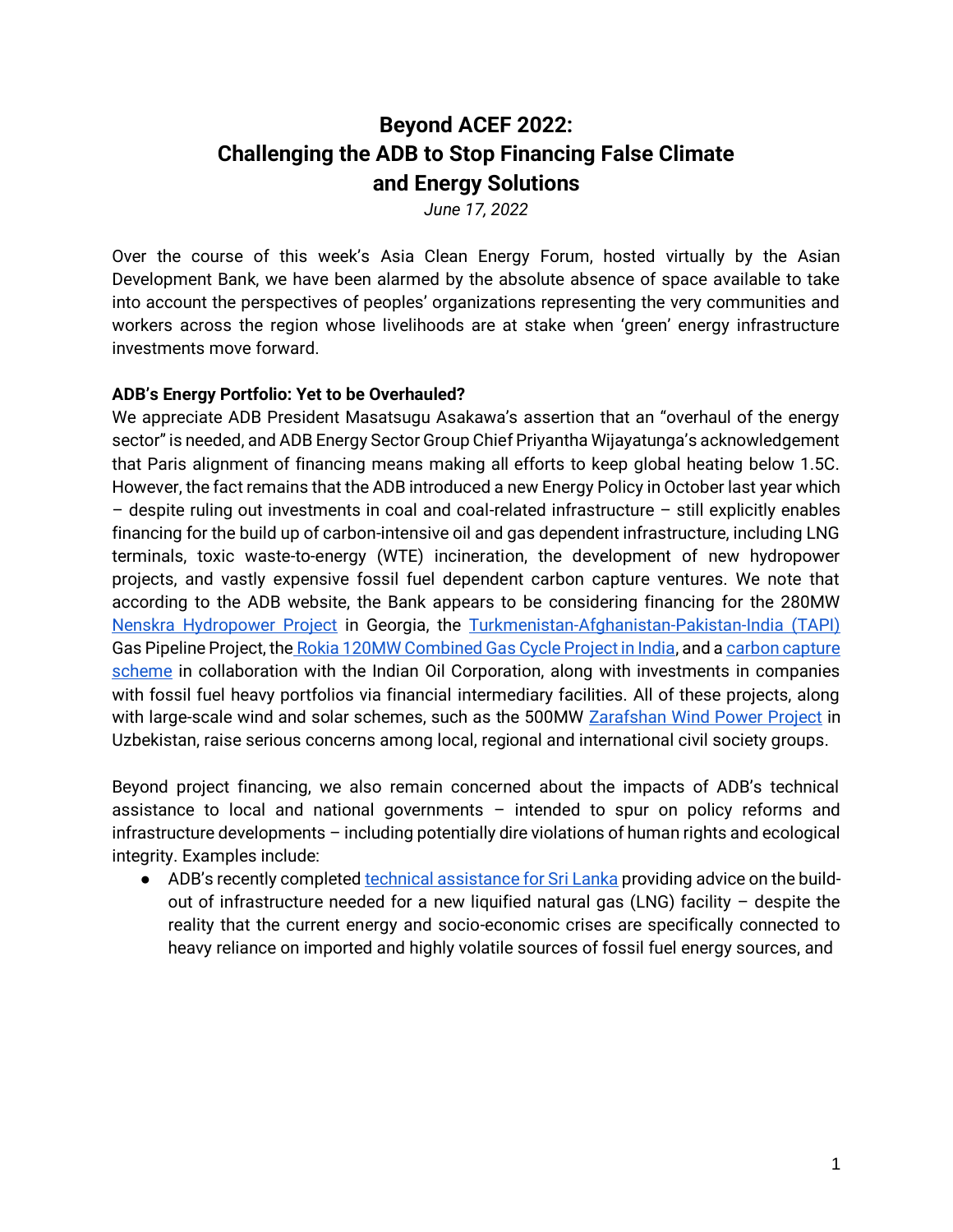● ADB's [technical assistance for project preparation](https://ap3f.adb.org/our-activities/ap3f031-pp008-project-preparation-assistance-cebu-solid-waste-management-ppp-project) of a waste-to-energy facility in Cebu, Philippines – that has contributed to undermining national legal frameworks on solid waste management, clean air, and renewable energy as well as international commitments.

Accordingly, it remains an open question as to how the ADB will proceed in overhauling its own implementation of policies, projects as well as technical assistance in the direction of a clean energy transition. Whether they will commit to a rights-based framework that upholds climate science as per recommendations of the Intergovernmental Panel on Climate Change for limiting global warming to 1.5C and avoids exacerbating borrowing country's levels of indebtedness is yet to be seen.

#### **ACEF 2022: Private Sector Promotion of Plans Backed by the Fossil Fuel Lobby**

We have seen how this year's focus at the Asian Clean Energy Forum on *"Innovative and Integrated Solutions For a Low-Carbon And Resilient Future*" has meant that private sector proponents have had the floor to promote infrastructure build-out for risky, speculative and resource-intensive technologies in the name of "Net Zero" pathways, prolonging the shift away from reliance on carbon-intensive systems, such as via carbon capture and storage for oil and gas as well as WTE operations, along with large-scale green/blended hydrogen production and transport ventures. We remain highly cognizant that key actors behind such a push for a 'hydrogen society' and for the expansion of carbon capture schemes [are oil and gas companies,](https://influencemap.org/report/Gas-Lobbying-And-the-EU-Green-Deal-16405) as by design, they are the ones who will reap the profit of prolonged reliance on fossil fuels. In this regard, we reiterate our collective assertion to the ADB that the surest way to tackle economic, climate and energy injustice, and to support a rights-based pathway that aims to avoid overshooting 1.5C, would be to pivot entirely away from systems that are carbon and resource intensive as well as heavy greenhouse gas emitters.

We recall here the dire warnings of the IPCC's Assessment Report 6, clearly pronouncing the narrow window left to avoid catastrophic global warming, and the IPCC's suggestion that the best chance we have of limiting warming **would rely on limited or no use of engineered carbon capture technologies**. Carbon capture has already been exposed as a failed technology over decades of piloting, with systematically poor  $CO<sub>2</sub>$  capture rates, incurring exorbitant increases in construction costs that are passed on in the cost of energy. Meanwhile, the infrastructure build-out needed to transport carbon and inject it into storage sites requires vast areas of land, risking dispossessing rural, peri-urban or Indigenous Peoples' communities. Likewise, 'green' hydrogen made through the electrolysis of renewable energy is reliant on large-scale solar or wind farms that require onerous uses of local water and land resources. Ultimately then, it is far more economical and efficient for energy to be sourced directly from RE sources, appropriately scaled and designed to meet the needs of the communities it is intended to serve. It is also clear that any proposal to blend green hydrogen with blue or gray hydrogen would by default mean reverting to reliance on fossil fuels.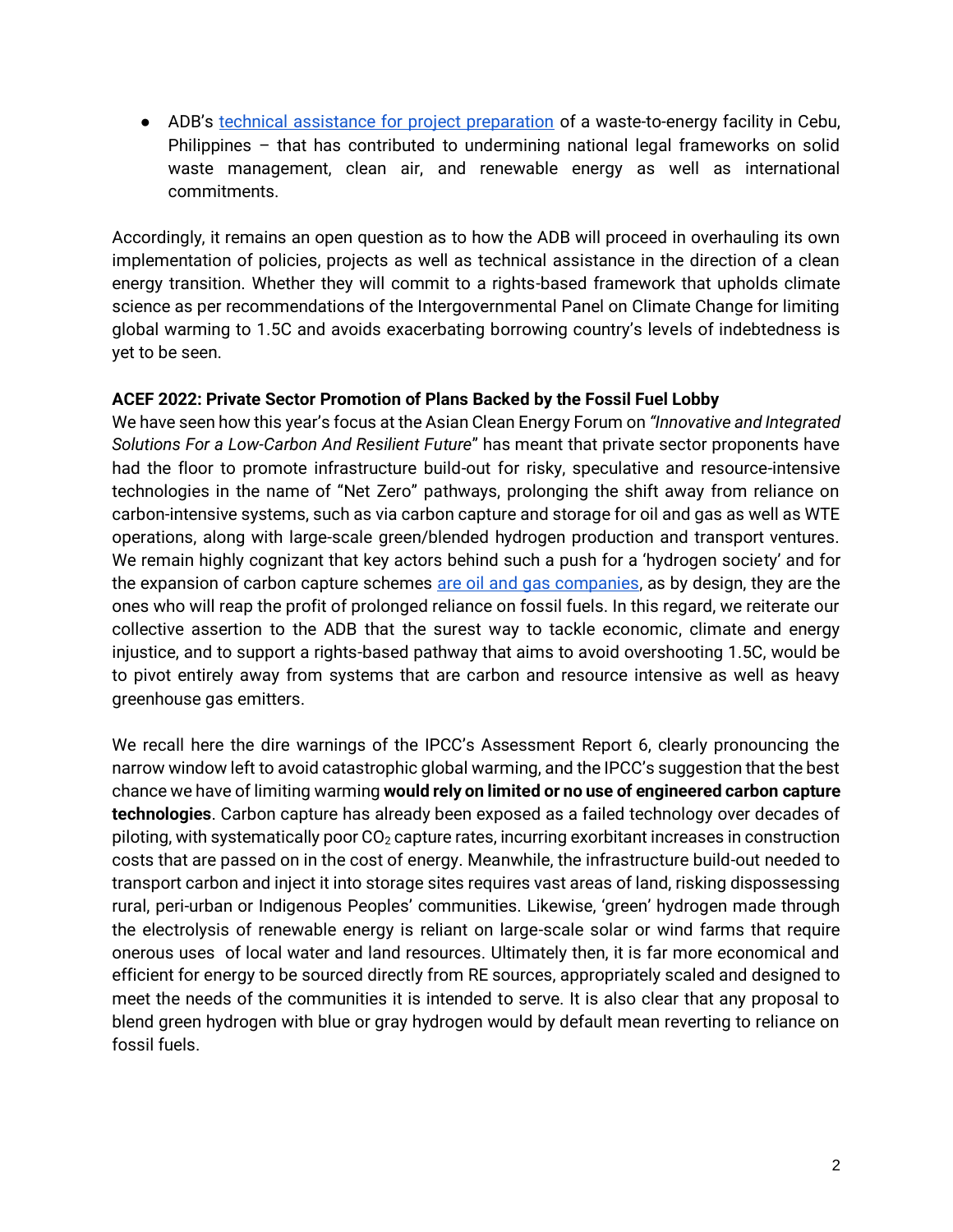There is no reason for the ADB to consider sinking scarce public resources into technocratic pathways that will delay the needed energy transition. Indeed, despite the Bank's apparent preparedness to scale up climate financing, we await clear time bound commitments related to phasing out oil and gas reliant infrastructure and other climate-misaligned investments, including toxic waste-to-energy projects and large-scale hydropower projects. In this regard, we remind the ADB of their outstanding commitment to open up a period of consultation on forthcoming draft guidance notes that are intended to provide staff with criteria for screening investments in fossil gas, hydropower and waste-to-energy projects to civil society groups as outlined in the 2021 Energy Policy.

#### **Sidelined from ACEF 2022: Indigenous Peoples from Across the Region**

Notably absent from official ACEF sessions has been any perspective on locally relevant innovative energy systems being developed by Indigenous Peoples' communities across the region. Nor has there been any clear attempt to remain cognizant throughout the ACEF conference of ensuring there is Free, Prior and Informed Consent from all project affected communities as part of an iterative process.This is particularly alarming given the reality that many of the energy systems discussed, including floating photovoltaic schemes, carbon capture, and hydrogen projects, could end up encroaching on ancestral domains or dispossessing people of their homes and livelihoods. Indeed, from the outset, before developers consider carrying out biodiversity sensitivity mapping as advanced by the ADB for solar and wind projects, it is imperative to ensure communities have had the time to come to a consensus on whether (or not) they agree to the project development, and that their decision to grant or withhold consent is accordingly respected. Furthermore, any plans to avoid bird flight paths or biodiversity hotspots when building such projects need to be ground-truthed by the intergenerational knowledge of local communities.

## **Energy Transition Mechanism: Climate Credentials and Claims in Support of Just Transition Remain in Question**

Finally, in relation to the ADB's Energy Transition Mechanism (ETM), which has been referenced in several ACEF sessions, we note that to date, this market-oriented scheme to retire coal projects has been characterized by a lack of transparency and has as of yet, failed to meaningfully take into account the perspectives of community-based and workers' federations grounded in specific local and country contexts. In fact, there are no concrete commitments to ensure the ETM scheme will uphold UN and ILO Conventions (including ILO Convention 169) or the UN Guiding Principles on Business and Human Rights, nor assurances that comprehensive financing for the coal power projects targeted for retirement will be available to ensure site clean-up, land reclamation as well as reparations and redress for harms wrought on communities and workers.

As a market-driven initiative, the Energy Transition Mechanism by design is intended to ensure investors earn a return while supporting coal operators to retire power plants over the course of 10-15 years, despite the fact that technically these plants could be replaced by lower cost new renewable energy projects. In effect, this means that the ETM risks far overshooting the nationally required targets to uphold a 1.5C trajectory, therefore blocking countries from aligning with the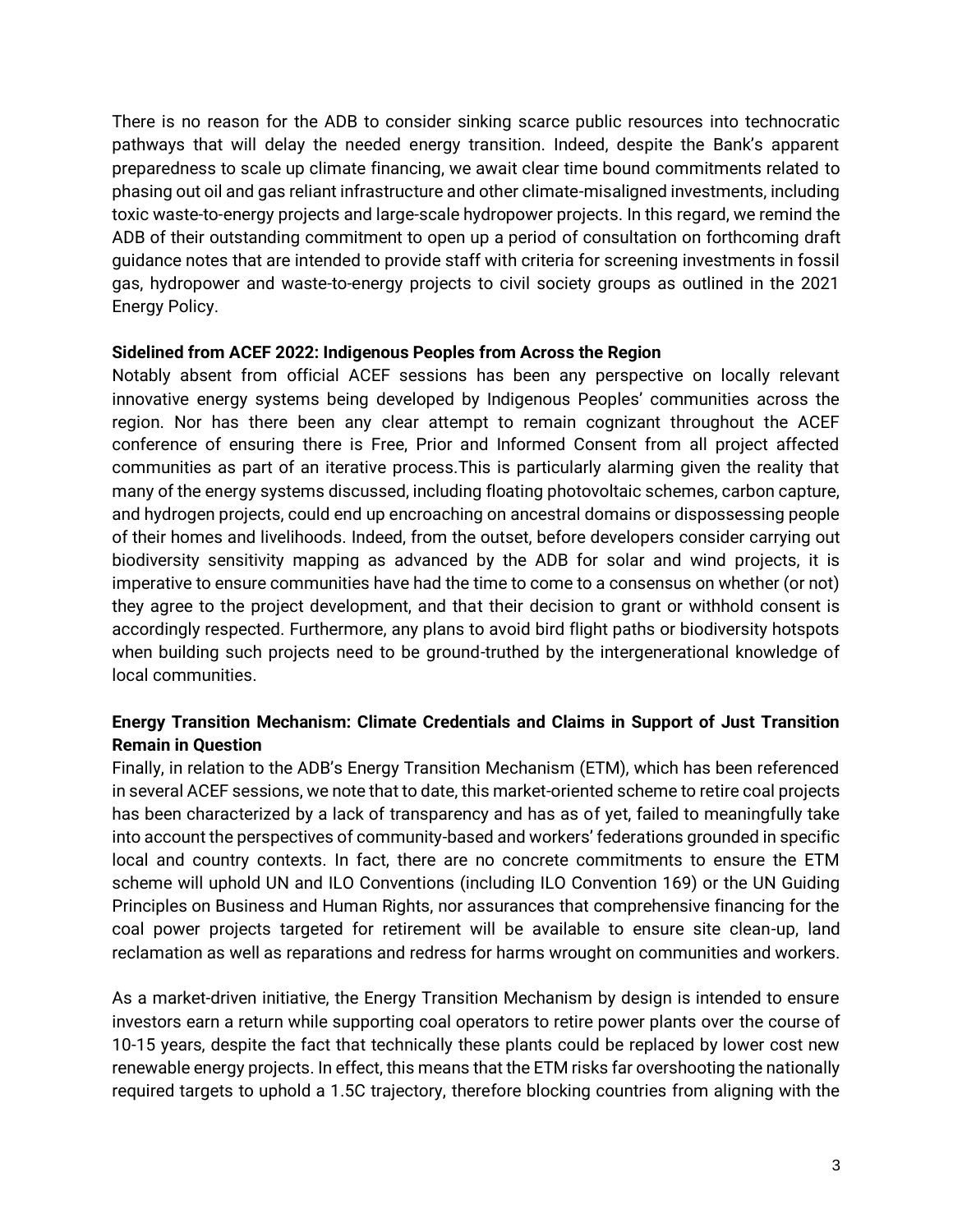Paris Agreement goals. It also means that the ETM as it stands, will inherently burden local communities with heavy social costs. In fact, the support for a just transition under the ETM and development of 'clean' projects do not come along with any clear financing component nor any guarantees that fossil gas projects will not be built as part of the process. We are also concerned that the blended finance modality used to support the roll out of the ETM effectively means it will be difficult for affected communities to access grievance mechanisms and seek accountability.

## **Conclusions: Beyond ADB's Asia Clean Energy Forum 2022**

Moving forward from this year's Asia Clean Energy Forum, we reiterate our call on the ADB Management and Board to consciously pivot away from financing false climate and energy solutions. Decisions taken in this regard not only will have real impacts on peoples' livelihoods across the region, but will also determine if the pathway followed is one which will hasten – or undermine – progress towards a just, inclusive, sustainable and rights-based transition. Regardless, we assure the ADB that civil society groups remain attentive to the plans advanced for green (and not-so-green) energy investments, ready to hold the Bank accountable – as for us, at stake is the stark reality of who may live and who may perish in the years ahead.

## *Submitted by the NGO Forum on ADB along with the following local, national and international organizations:*

Aksi! for Gender, Social and Ecological Justice (Indonesia) Balkani Wildlife Society (Bulgaria) Bangladesh Working Group on External Debt (Bangladesh) CEE Bankwatch Network (Georgia) Center for Energy, Ecology, and Development (Philippines) Centre for Financial Accountability (India) Centre for Human Rights and Development (Mongolia) Change Initiative (Bangladesh) Coastal Livelihood and Environmental Action Network (Bangladesh) Collective for Energy Justice (India) Committee for the Abolition of Illegitimate Debt (India) Community Empowerment and Social Justice Network (Nepal) EarthRights International (USA) Environics Trust (India) Freedom from Debt Coalition (Philippines) Green Advocates International (Liberia) Growthwatch (India) Indian Social Action Forum (India)

Indigenous Women's Legal Awareness Group (Nepal)